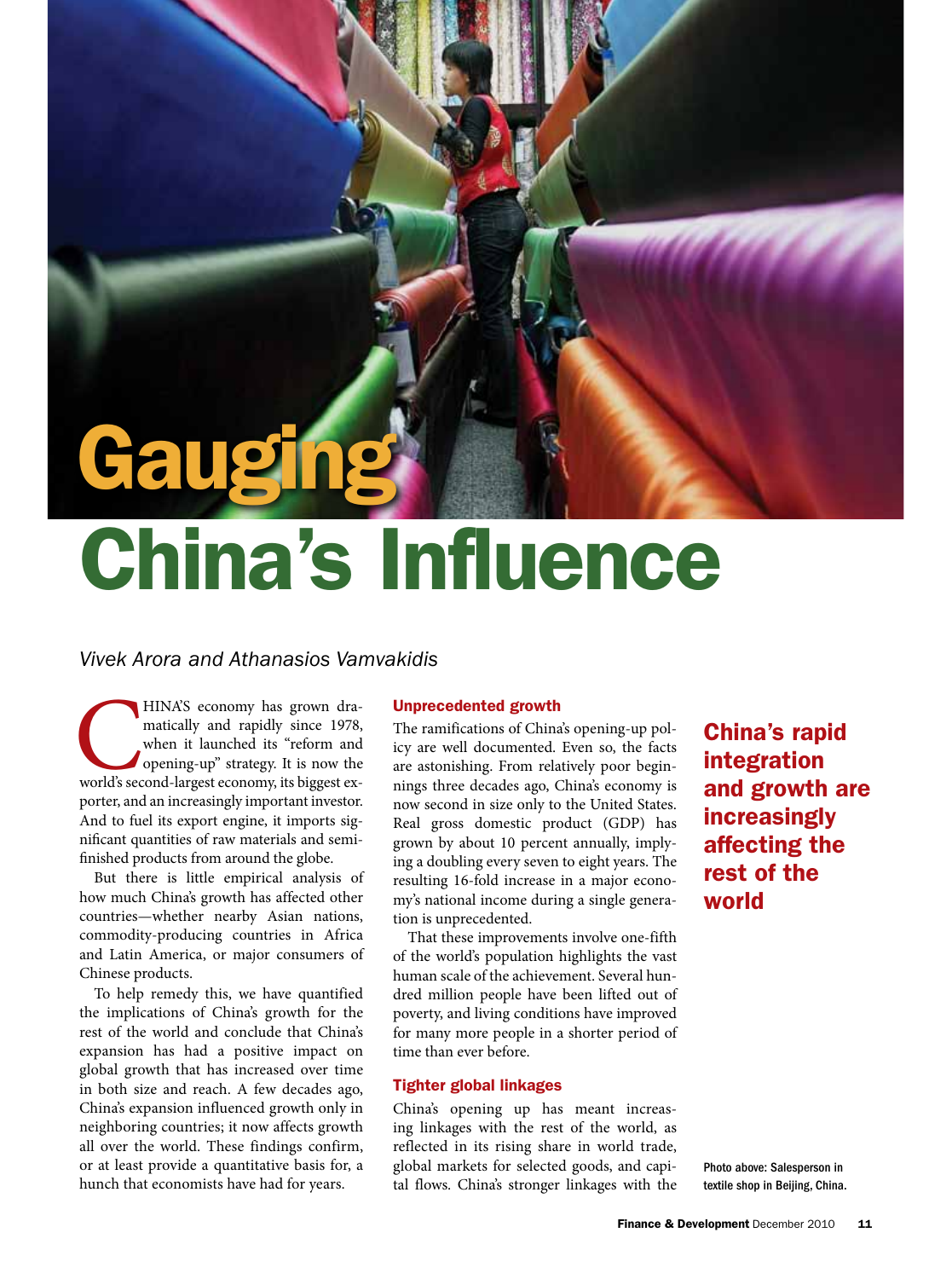global economy have also led to a growing use of its currency abroad, as well as closer correlation of market sentiment in China and the rest of Asia and, more recently, the world. China's share in world trade has increased nearly tenfold over the past three decades, to about 9 percent, while its share in world GDP has risen to 13 percent from less than 3 percent (purchasing-power-parity basis; see Chart 1).

Although China's role in the world economy has increased significantly, it remains small relative to that of the United States. China's GDP at current exchange rates is only onethird of U.S. GDP, and its private consumption is only about one-fifth. China cannot, therefore, replace the United States

## China's imports of commodities, inputs, and, increasingly, final products directly raise partner countries' exports and GDP.

as a global consumer anytime soon. But it continues to be an important trading partner for many countries, and its rapid expansion can affect growth in other countries in various ways.

The increase in China's share of world trade is particularly striking in the markets for certain products. China now accounts for nearly one-tenth of global demand for commodities and more than one-tenth of world exports of medium- and high-technology manufactured goods. China has become a major exporter of electronics and information technology products and is the largest supplier to the United States of consumer electronics products such as DVD players, notebook computers, and mobile phones.

China's rising share in world trade over the past three decades is underpinned by a rise in its share in the external trade of every major region (see Chart 2). China's share is, perhaps unsurprisingly, largest in the trade of other emerging Asian economies (13 percent), and this share has seen a striking increase over time. But its share of African trade is almost as large, and its share in trade with the Middle East, the Western Hemisphere, and Europe has increased severalfold in recent decades.



China's growing integration with the rest of the world extends beyond trade. Developments in China appear to have an increasing influence on business and consumer sentiment in other countries. And other countries' capital flows to and from China are growing steadily. Inflows of foreign direct investment (FDI) to China, for example, accounted for 7 percent of gross world FDI inflows in 2009, compared with just 1 percent in 1980. FDI outflows from China are a more recent phenomenon, rising from a negligible share of gross global outflows as recently as 2004 to 4 percent in 2009.

#### Impact on others

Flows of trade and capital between China and the rest of the world are affecting growth in other countries through several channels. China's imports of commodities, inputs, and, increasingly, final products directly raise partner countries' exports and GDP. In turn, China's exports have a negative direct effect on partner countries' net exports. The indirect effects on welfare and GDP, however, could be positive because relatively low-cost products from China raise consumption and production possibilities in partner countries.

China's role in processing trade also has implications for other Asian countries in the Asian supply chain, where Chinese final goods exported to the West require, for their production, substantial inputs from the rest of Asia. This supply chain allows other Asian countries, especially smaller ones, greater access to global markets. Capital flows to and from China can also affect the global demand and supply of capital. Developments in China seem to have spillover effects on market confidence in other countries. And the list goes on.

#### Measuring the impact

To quantify the effects of China's growth on the rest of the world, we conducted an empirical analysis using data from the past few decades. In light of the multiple channels through which China's growth can influence growth elsewhere, and the difficulty of identifying—let alone quantifying—each channel, our analysis focuses on quantifying only the aggregate impact. We leave for future research the task of assessing the relative importance of various channels of impact.

#### Chart 2 Surging trade China is an increasingly important trading partner with all regions. (percent of regions' total trade) Source: IMF, *Direction of Trade Statistics*. European Africa Emerging Middle East Western Asia (excluding China) ■ 1980 <sup>2009</sup>  $\Omega$  $\overline{2}$ 4 6 8 10 12 14